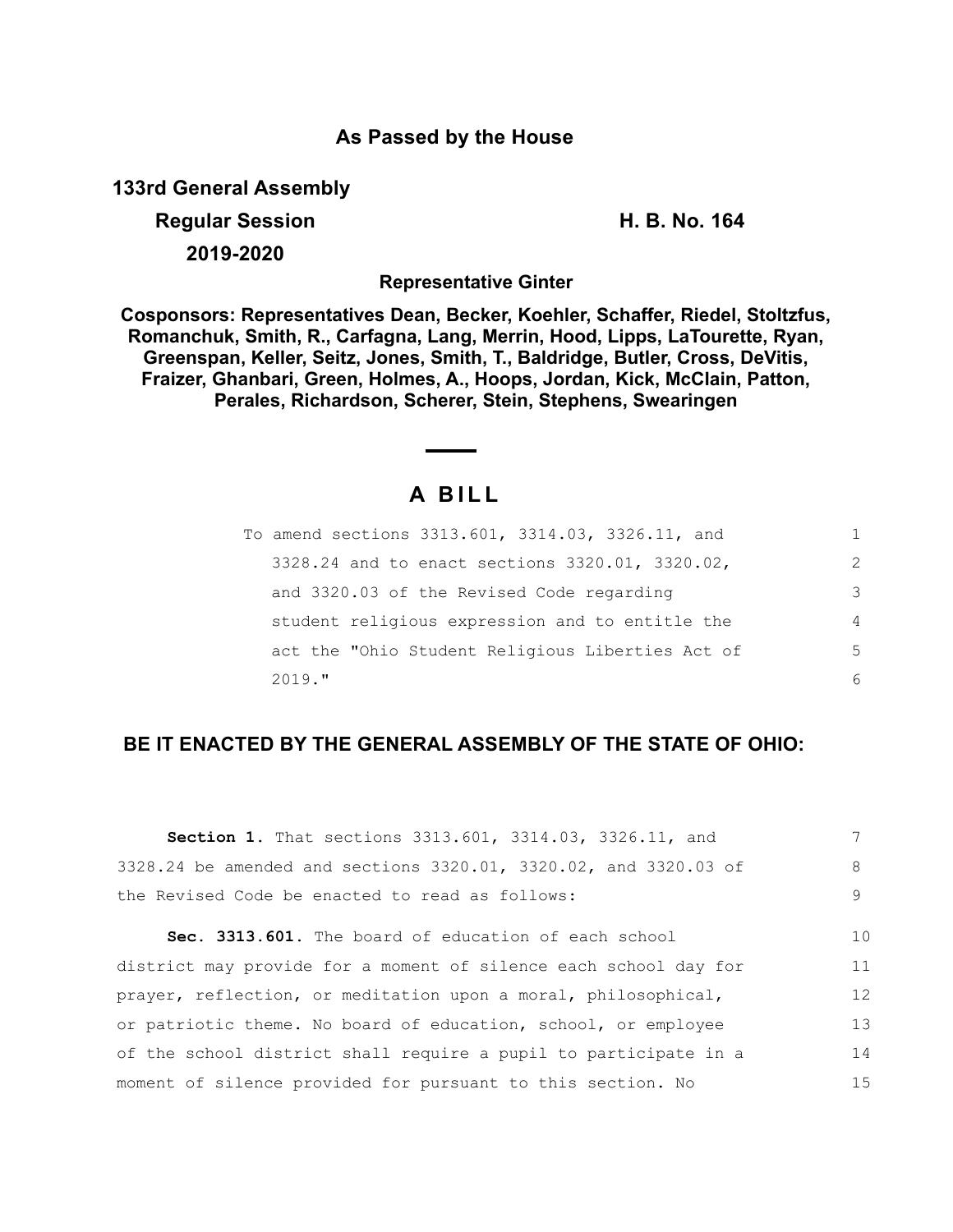#### **H. B. No. 164 Page 2 As Passed by the House**

board of education shall prohibit a classroom teacher from providing in the teacher's classroom reasonable periods of time for activities of a moral, philosophical, or patriotic theme. No pupil shall be required to participate in such activities if they are contrary to the religious convictions of the pupil or the pupil's parents or guardians. 16 17 18 19  $20$ 21

No board of education of a school district shall adopt any policy or rule respecting or promoting an establishment of religion or prohibiting any pupil from the free, individual, and voluntary exercise or expression of the pupil's religious beliefs in any primary or secondary school. The board of education may limit the exercise or expression of the pupil's religious beliefs as described in this section to lunch periods or other noninstructional time periods when pupils are free to associate.

**Sec. 3314.03.** A copy of every contract entered into under this section shall be filed with the superintendent of public instruction. The department of education shall make available on its web site a copy of every approved, executed contract filed with the superintendent under this section.

(A) Each contract entered into between a sponsor and the governing authority of a community school shall specify the following: 36 37 38

(1) That the school shall be established as either of the following: 39 40

(a) A nonprofit corporation established under Chapter 1702. of the Revised Code, if established prior to April 8, 2003; 41 42 43

(b) A public benefit corporation established under Chapter 44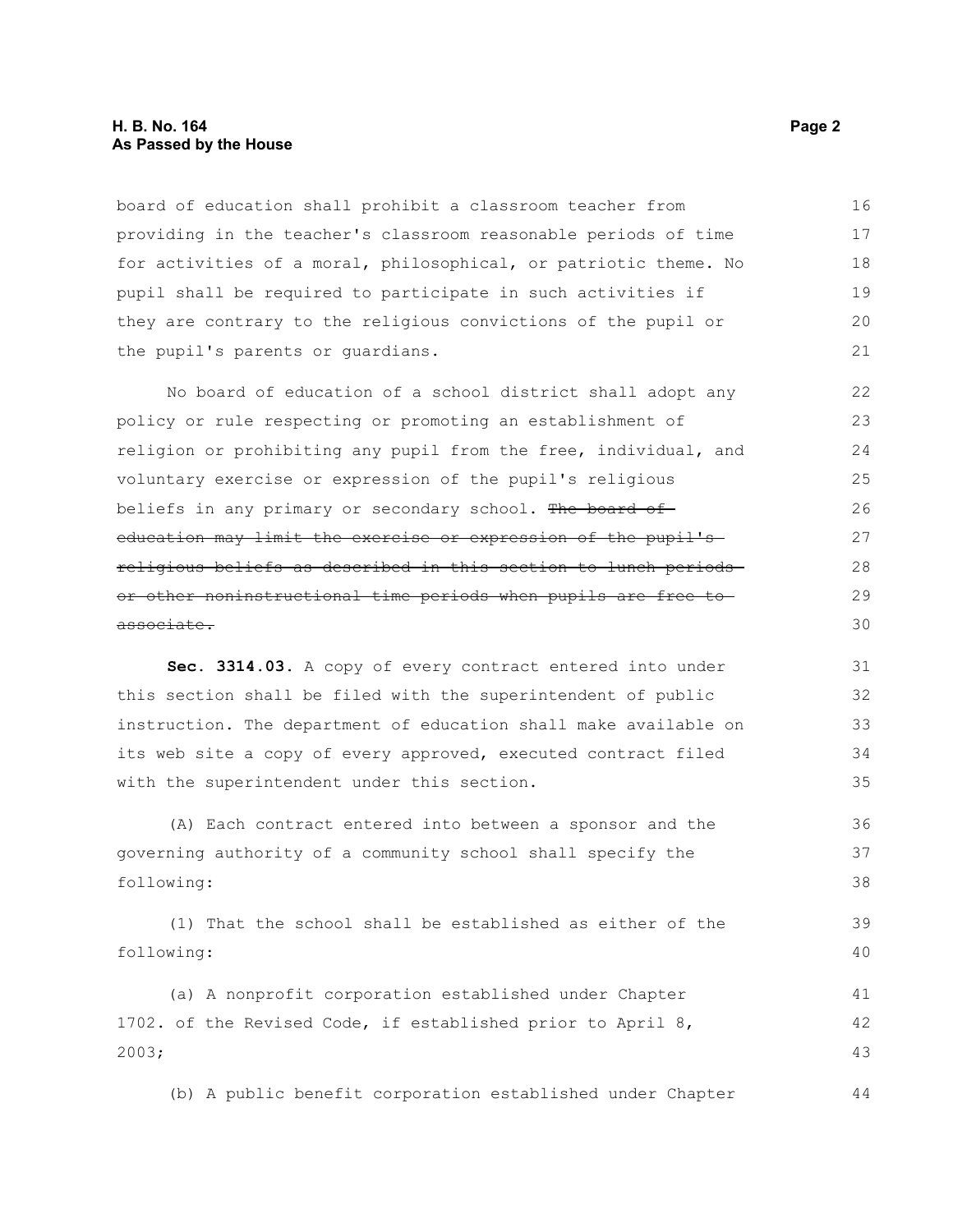| 1702. of the Revised Code, if established after April 8, 2003.   | 45 |
|------------------------------------------------------------------|----|
| (2) The education program of the school, including the           | 46 |
| school's mission, the characteristics of the students the school | 47 |
| is expected to attract, the ages and grades of students, and the | 48 |
| focus of the curriculum;                                         | 49 |
| (3) The academic goals to be achieved and the method of          | 50 |
| measurement that will be used to determine progress toward those | 51 |
| goals, which shall include the statewide achievement             | 52 |
| assessments;                                                     | 53 |
| (4) Performance standards, including but not limited to          | 54 |
| all applicable report card measures set forth in section 3302.03 | 55 |
| or 3314.017 of the Revised Code, by which the success of the     | 56 |
| school will be evaluated by the sponsor;                         | 57 |
| (5) The admission standards of section 3314.06 of the            | 58 |
| Revised Code and, if applicable, section 3314.061 of the Revised | 59 |
| Code;                                                            | 60 |
| (6) (a) Dismissal procedures;                                    | 61 |
| (b) A requirement that the governing authority adopt an          | 62 |
| attendance policy that includes a procedure for automatically    | 63 |
| withdrawing a student from the school if the student without a   | 64 |
| legitimate excuse fails to participate in seventy-two            | 65 |
| consecutive hours of the learning opportunities offered to the   | 66 |
| student.                                                         | 67 |
| (7) The ways by which the school will achieve racial and         | 68 |
| ethnic balance reflective of the community it serves;            | 69 |
| (8) Requirements for financial audits by the auditor of          | 70 |
| state. The contract shall require financial records of the       | 71 |
| school to be maintained in the same manner as are financial      | 72 |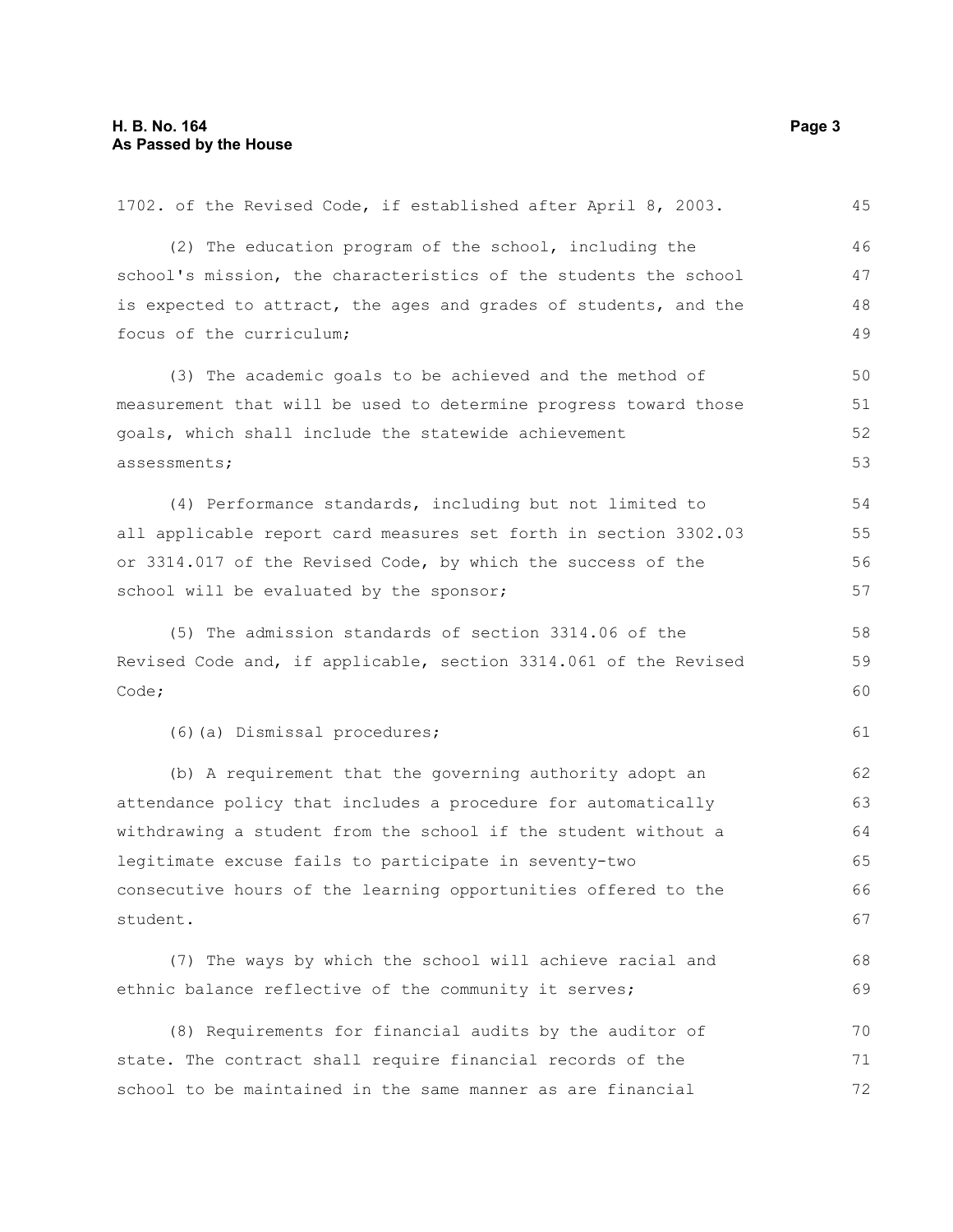| records of school districts, pursuant to rules of the auditor of | 73  |
|------------------------------------------------------------------|-----|
| state. Audits shall be conducted in accordance with section      | 74  |
| 117.10 of the Revised Code.                                      | 75  |
| (9) An addendum to the contract outlining the facilities         | 76  |
| to be used that contains at least the following information:     | 77  |
| (a) A detailed description of each facility used for             | 78  |
| instructional purposes;                                          | 79  |
| (b) The annual costs associated with leasing each facility       | 80  |
| that are paid by or on behalf of the school;                     | 81  |
| (c) The annual mortgage principal and interest payments          | 82  |
| that are paid by the school;                                     | 83  |
| (d) The name of the lender or landlord, identified as            | 84  |
| such, and the lender's or landlord's relationship to the         | 85  |
| operator, if any.                                                | 86  |
| (10) Qualifications of teachers, including a requirement         | 87  |
| that the school's classroom teachers be licensed in accordance   | 88  |
| with sections 3319.22 to 3319.31 of the Revised Code, except     | 89  |
| that a community school may engage noncertificated persons to    | 90  |
| teach up to twelve hours per week pursuant to section 3319.301   | 91  |
| of the Revised Code.                                             | 92  |
| (11) That the school will comply with the following              | 93  |
| requirements:                                                    | 94  |
| (a) The school will provide learning opportunities to a          | 95  |
| minimum of twenty-five students for a minimum of nine hundred    | 96  |
| twenty hours per school year.                                    | 97  |
| (b) The governing authority will purchase liability              | 98  |
| insurance, or otherwise provide for the potential liability of   | 99  |
| the school.                                                      | 100 |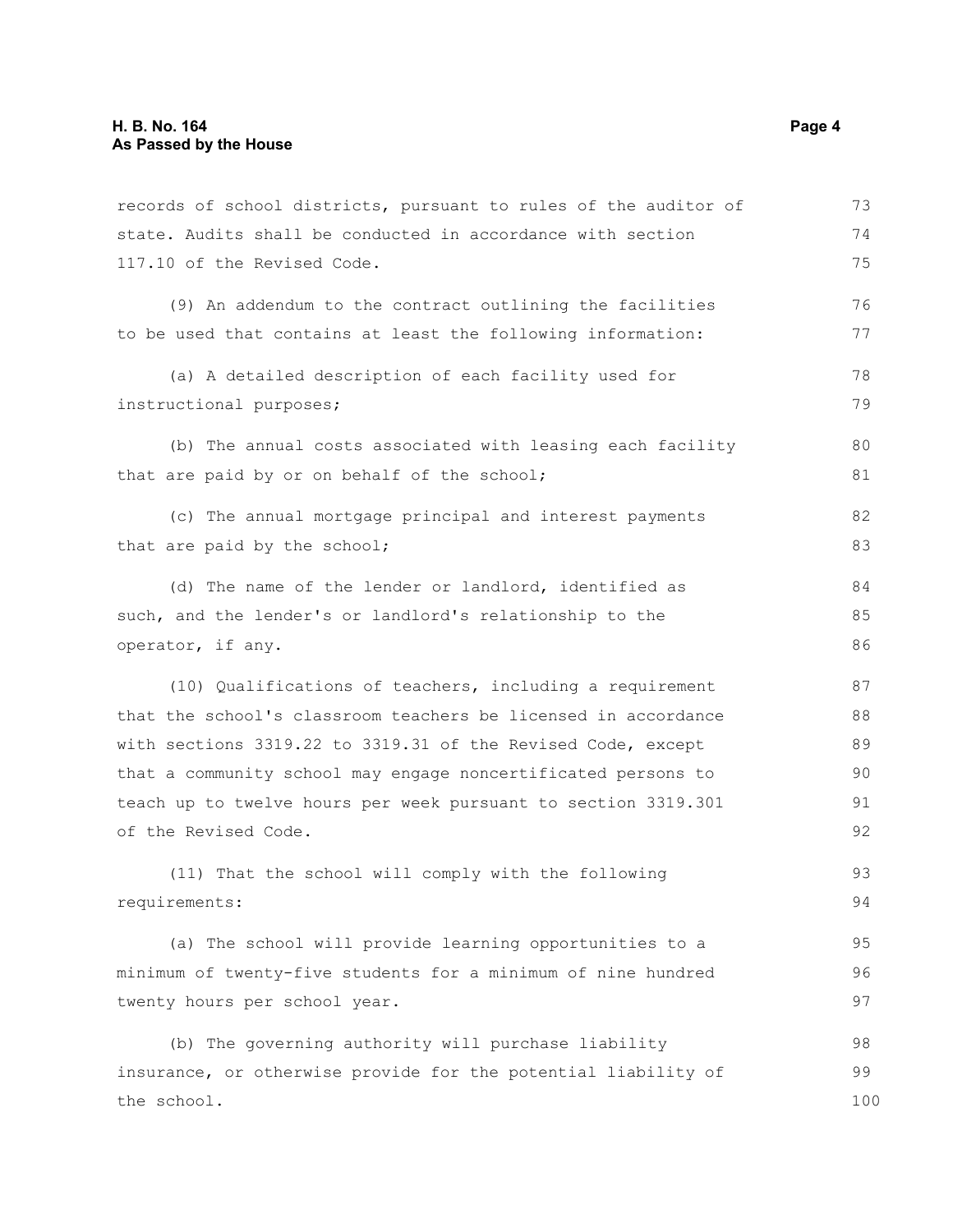#### **H. B. No. 164 Page 5 As Passed by the House**

(c) The school will be nonsectarian in its programs, admission policies, employment practices, and all other operations, and will not be operated by a sectarian school or religious institution. (d) The school will comply with sections 9.90, 9.91, 109.65, 121.22, 149.43, 2151.357, 2151.421, 2313.19, 3301.0710, 3301.0711, 3301.0712, 3301.0715, 3301.0729, 3301.948, 3313.472, 3313.50, 3313.536, 3313.539, 3313.5310, 3313.608, 3313.609, 3313.6012, 3313.6013, 3313.6014, 3313.6015, 3313.6020, 3313.643, 3313.648, 3313.6411, 3313.66, 3313.661, 3313.662, 3313.666, 3313.667, 3313.668, 3313.67, 3313.671, 3313.672, 3313.673, 3313.69, 3313.71, 3313.716, 3313.718, 3313.719, 3313.7112, 3313.721, 3313.80, 3313.814, 3313.816, 3313.817, 3313.86, 3313.89, 3313.96, 3319.073, 3319.074, 3319.321, 3319.39, 3319.391, 3319.41, 3319.46, 3320.01, 3320.02, 3320.03, 3321.01, 3321.041, 3321.13, 3321.14, 3321.141, 3321.17, 3321.18, 3321.19, 3321.191, 3327.10, 4111.17, 4113.52, and 5705.391 and Chapters 117., 1347., 2744., 3365., 3742., 4112., 4123., 4141., and 4167. of the Revised Code as if it were a school district and will comply with section 3301.0714 of the Revised Code in the manner specified in section 3314.17 of the Revised Code. 101 102 103 104 105 106 107 108 109 110 111 112 113 114 115 116 117 118 119 120 121 122

(e) The school shall comply with Chapter 102. and section 2921.42 of the Revised Code.

(f) The school will comply with sections 3313.61, 3313.611, and 3313.614 of the Revised Code, except that for students who enter ninth grade for the first time before July 1, 2010, the requirement in sections 3313.61 and 3313.611 of the Revised Code that a person must successfully complete the curriculum in any high school prior to receiving a high school diploma may be met by completing the curriculum adopted by the 124 125 126 127 128 129 130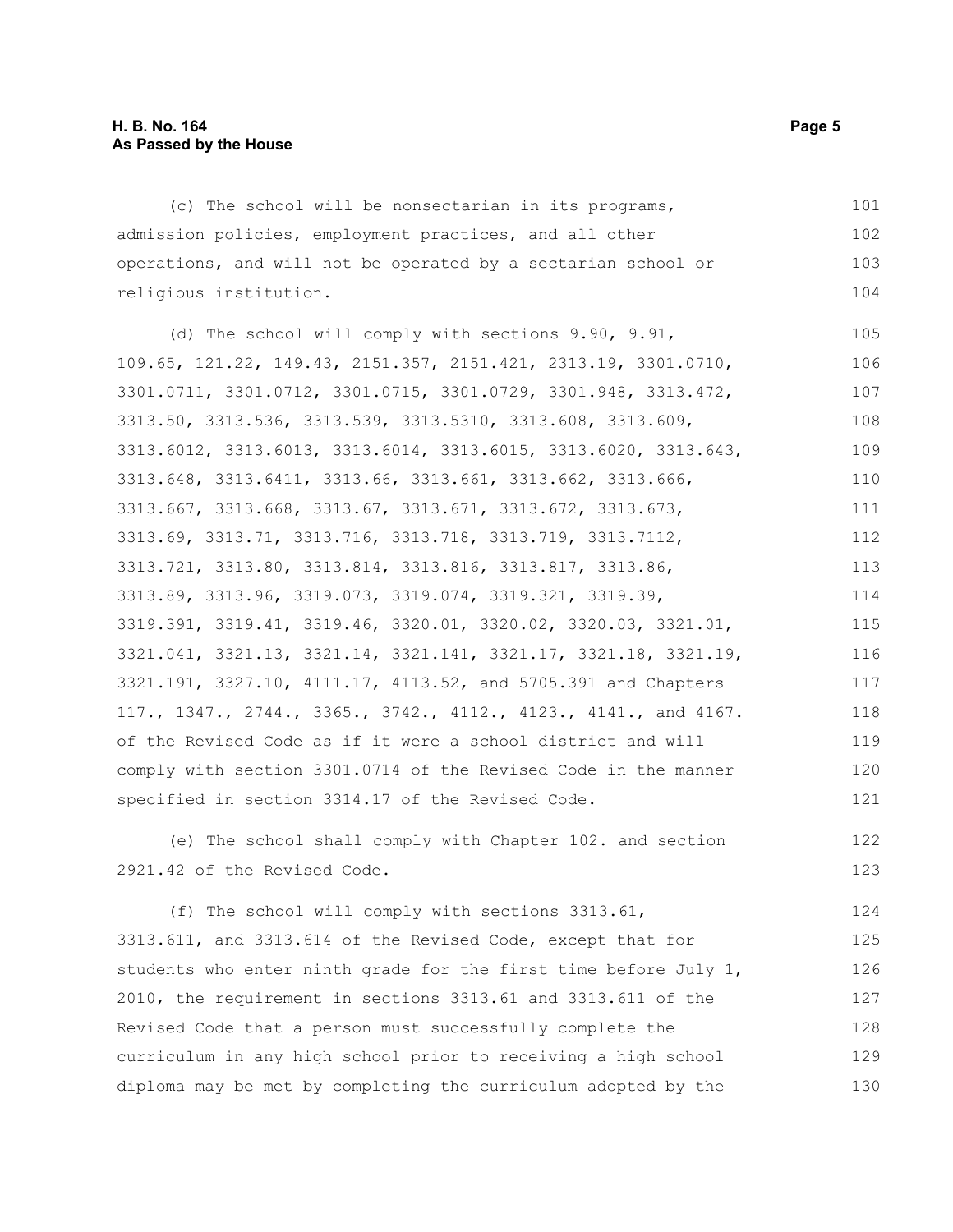#### **H. B. No. 164 Page 6 As Passed by the House**

governing authority of the community school rather than the curriculum specified in Title XXXIII of the Revised Code or any rules of the state board of education. Beginning with students who enter ninth grade for the first time on or after July 1, 2010, the requirement in sections 3313.61 and 3313.611 of the Revised Code that a person must successfully complete the curriculum of a high school prior to receiving a high school diploma shall be met by completing the requirements prescribed in division (C) of section 3313.603 of the Revised Code, unless the person qualifies under division (D) or (F) of that section. Each school shall comply with the plan for awarding high school credit based on demonstration of subject area competency, and beginning with the 2017-2018 school year, with the updated plan that permits students enrolled in seventh and eighth grade to meet curriculum requirements based on subject area competency adopted by the state board of education under divisions  $(J)$  (1) and (2) of section 3313.603 of the Revised Code. Beginning with the 2018-2019 school year, the school shall comply with the framework for granting units of high school credit to students who demonstrate subject area competency through work-based learning experiences, internships, or cooperative education developed by the department under division (J)(3) of section 3313.603 of the Revised Code. 131 132 133 134 135 136 137 138 139 140 141 142 143 144 145 146 147 148 149 150 151 152 153

(g) The school governing authority will submit within four months after the end of each school year a report of its activities and progress in meeting the goals and standards of divisions (A)(3) and (4) of this section and its financial status to the sponsor and the parents of all students enrolled in the school. 154 155 156 157 158 159

(h) The school, unless it is an internet- or computerbased community school, will comply with section 3313.801 of the 160 161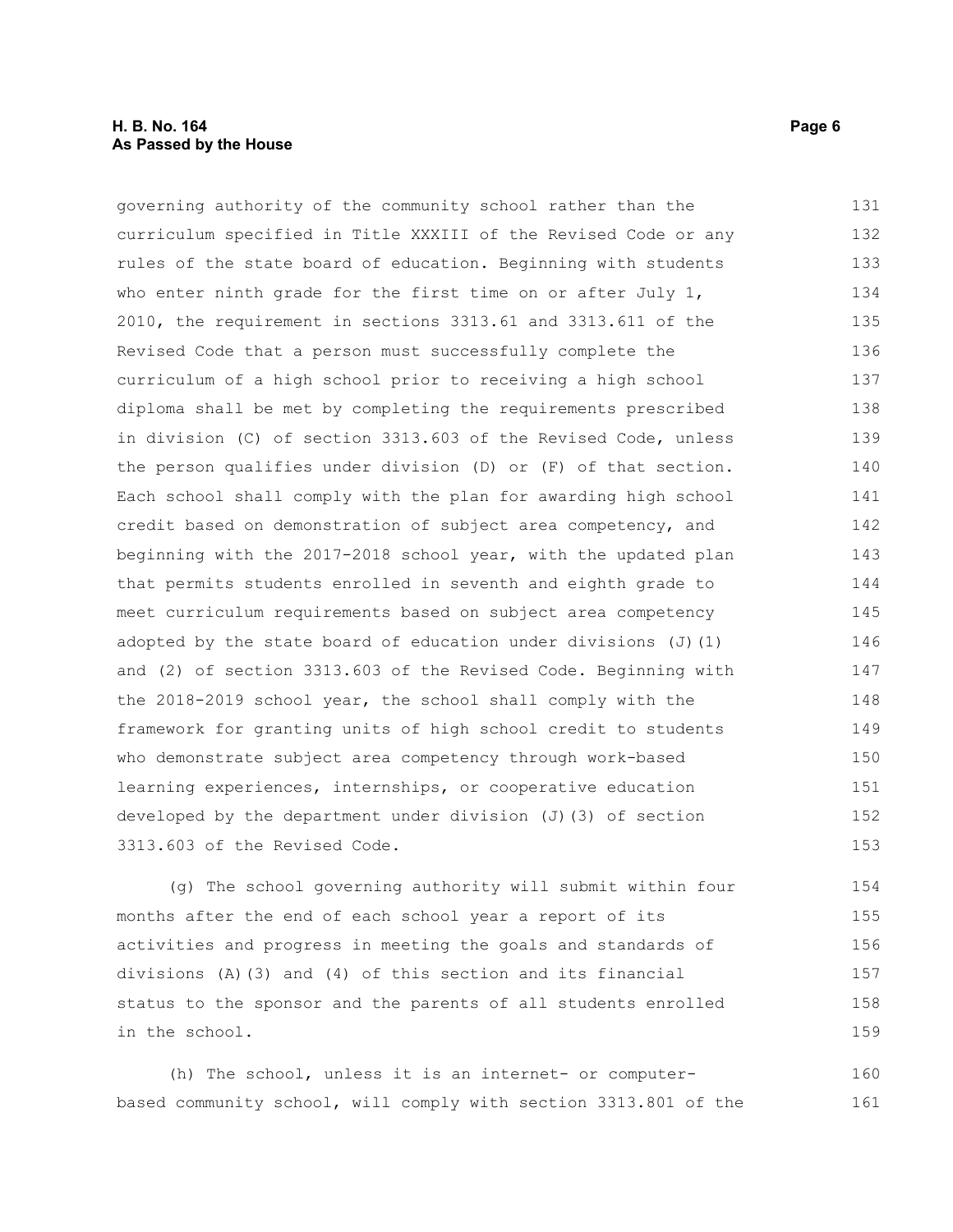Revised Code as if it were a school district.

(i) If the school is the recipient of moneys from a grant awarded under the federal race to the top program, Division (A), Title XIV, Sections 14005 and 14006 of the "American Recovery and Reinvestment Act of 2009," Pub. L. No. 111-5, 123 Stat. 115, the school will pay teachers based upon performance in accordance with section 3317.141 and will comply with section 3319.111 of the Revised Code as if it were a school district. 163 164 165 166 167 168 169

(j) If the school operates a preschool program that is licensed by the department of education under sections 3301.52 to 3301.59 of the Revised Code, the school shall comply with sections 3301.50 to 3301.59 of the Revised Code and the minimum standards for preschool programs prescribed in rules adopted by the state board under section 3301.53 of the Revised Code. 170 171 172 173 174 175

(k) The school will comply with sections 3313.6021 and 3313.6023 of the Revised Code as if it were a school district unless it is either of the following: 176 177 178

(i) An internet- or computer-based community school; 179

(ii) A community school in which a majority of the enrolled students are children with disabilities as described in division (A)(4)(b) of section 3314.35 of the Revised Code. 180 181 182

(12) Arrangements for providing health and other benefits to employees; 183 184

(13) The length of the contract, which shall begin at the beginning of an academic year. No contract shall exceed five years unless such contract has been renewed pursuant to division (E) of this section. 185 186 187 188

(14) The governing authority of the school, which shall be 189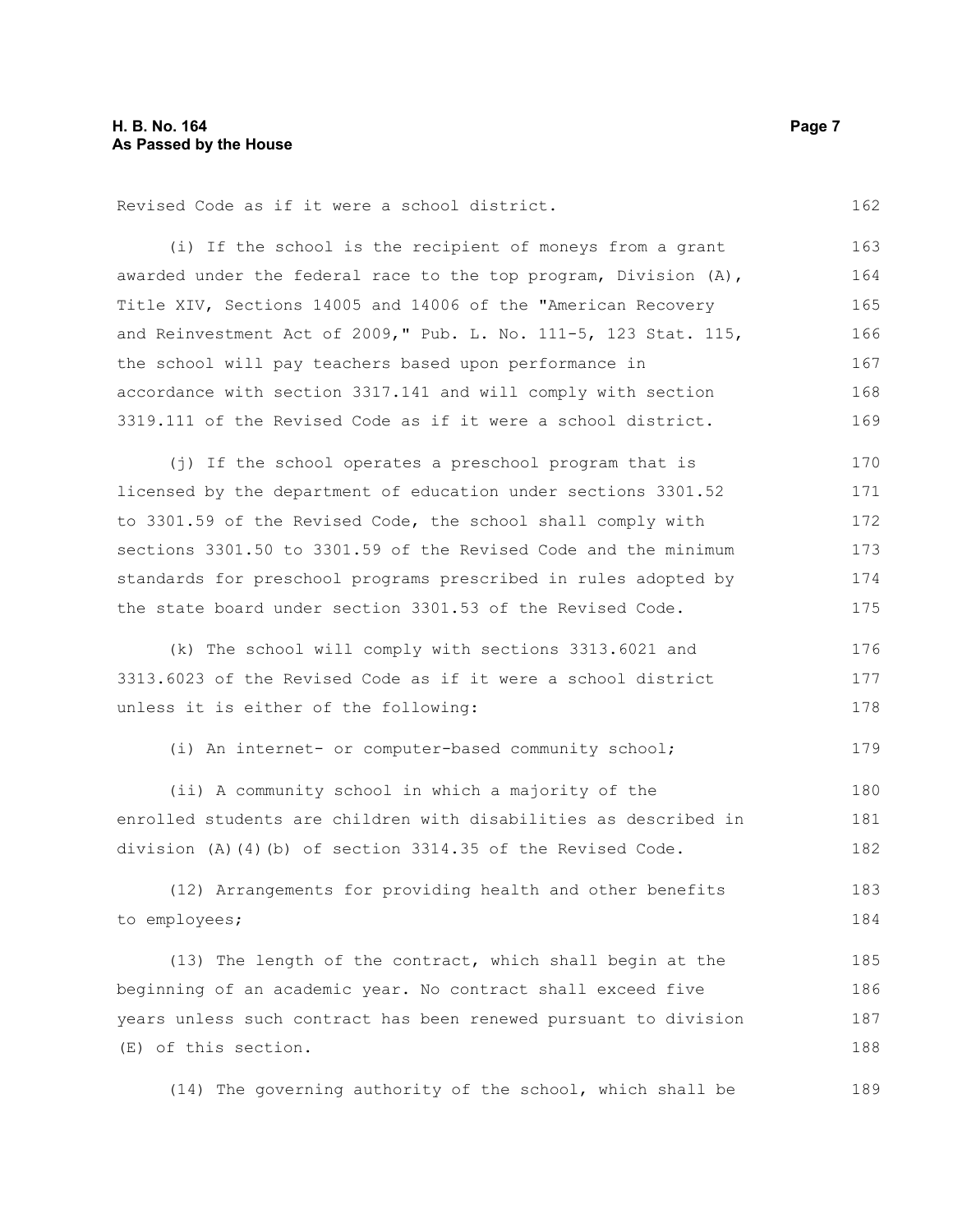| (15) A financial plan detailing an estimated school budget       | 191 |
|------------------------------------------------------------------|-----|
| for each year of the period of the contract and specifying the   | 192 |
| total estimated per pupil expenditure amount for each such year. | 193 |
| (16) Requirements and procedures regarding the disposition       | 194 |
| of employees of the school in the event the contract is          | 195 |
| terminated or not renewed pursuant to section 3314.07 of the     | 196 |
| Revised Code;                                                    | 197 |
| (17) Whether the school is to be created by converting all       | 198 |
| or part of an existing public school or educational service      | 199 |
| center building or is to be a new start-up school, and if it is  | 200 |
| a converted public school or service center building,            | 201 |
| specification of any duties or responsibilities of an employer   | 202 |
| that the board of education or service center governing board    | 203 |
| that operated the school or building before conversion is        | 204 |
| delegating to the governing authority of the community school    | 205 |
| with respect to all or any specified group of employees provided | 206 |
| the delegation is not prohibited by a collective bargaining      | 207 |
| agreement applicable to such employees;                          | 208 |
|                                                                  |     |

responsible for carrying out the provisions of the contract;

(18) Provisions establishing procedures for resolving disputes or differences of opinion between the sponsor and the governing authority of the community school; 209 210 211

(19) A provision requiring the governing authority to adopt a policy regarding the admission of students who reside outside the district in which the school is located. That policy shall comply with the admissions procedures specified in sections 3314.06 and 3314.061 of the Revised Code and, at the sole discretion of the authority, shall do one of the following: 212 213 214 215 216 217

(a) Prohibit the enrollment of students who reside outside 218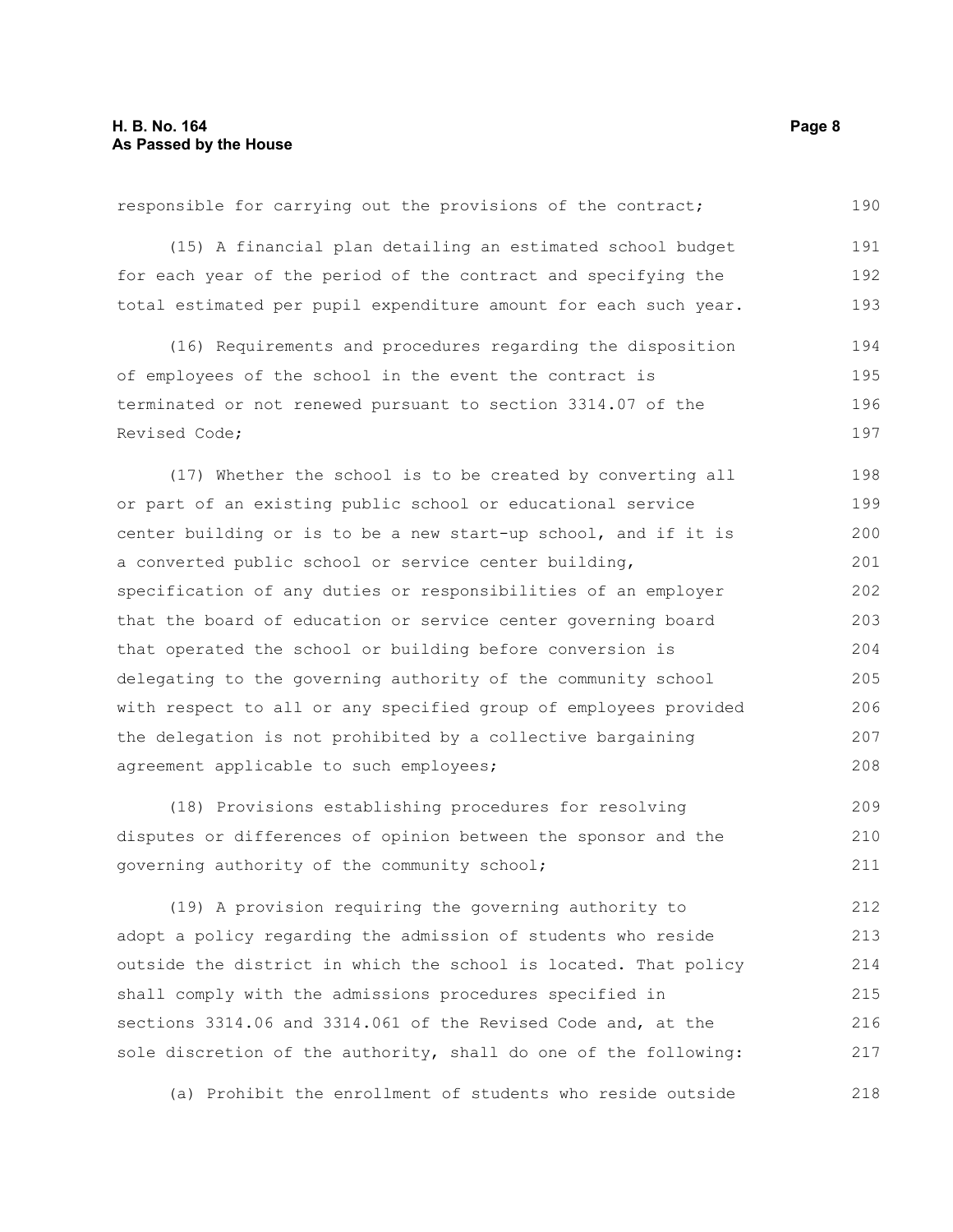| the district in which the school is located;                     | 219 |
|------------------------------------------------------------------|-----|
| (b) Permit the enrollment of students who reside in              | 220 |
| districts adjacent to the district in which the school is        | 221 |
| located;                                                         | 222 |
| (c) Permit the enrollment of students who reside in any          | 223 |
| other district in the state.                                     | 224 |
| (20) A provision recognizing the authority of the                | 225 |
| department of education to take over the sponsorship of the      | 226 |
| school in accordance with the provisions of division (C) of      | 227 |
| section 3314.015 of the Revised Code;                            | 228 |
| (21) A provision recognizing the sponsor's authority to          | 229 |
| assume the operation of a school under the conditions specified  | 230 |
| in division (B) of section 3314.073 of the Revised Code;         | 231 |
| (22) A provision recognizing both of the following:              | 232 |
| (a) The authority of public health and safety officials to       | 233 |
| inspect the facilities of the school and to order the facilities | 234 |
| closed if those officials find that the facilities are not in    | 235 |
| compliance with health and safety laws and regulations;          | 236 |
| (b) The authority of the department of education as the          | 237 |
| community school oversight body to suspend the operation of the  | 238 |
| school under section 3314.072 of the Revised Code if the         | 239 |
| department has evidence of conditions or violations of law at    | 240 |
| the school that pose an imminent danger to the health and safety | 241 |
| of the school's students and employees and the sponsor refuses   | 242 |
| to take such action.                                             | 243 |
| (23) A description of the learning opportunities that will       | 244 |
| be offered to students including both classroom-based and non-   | 245 |
| classroom-based learning opportunities that is in compliance     | 246 |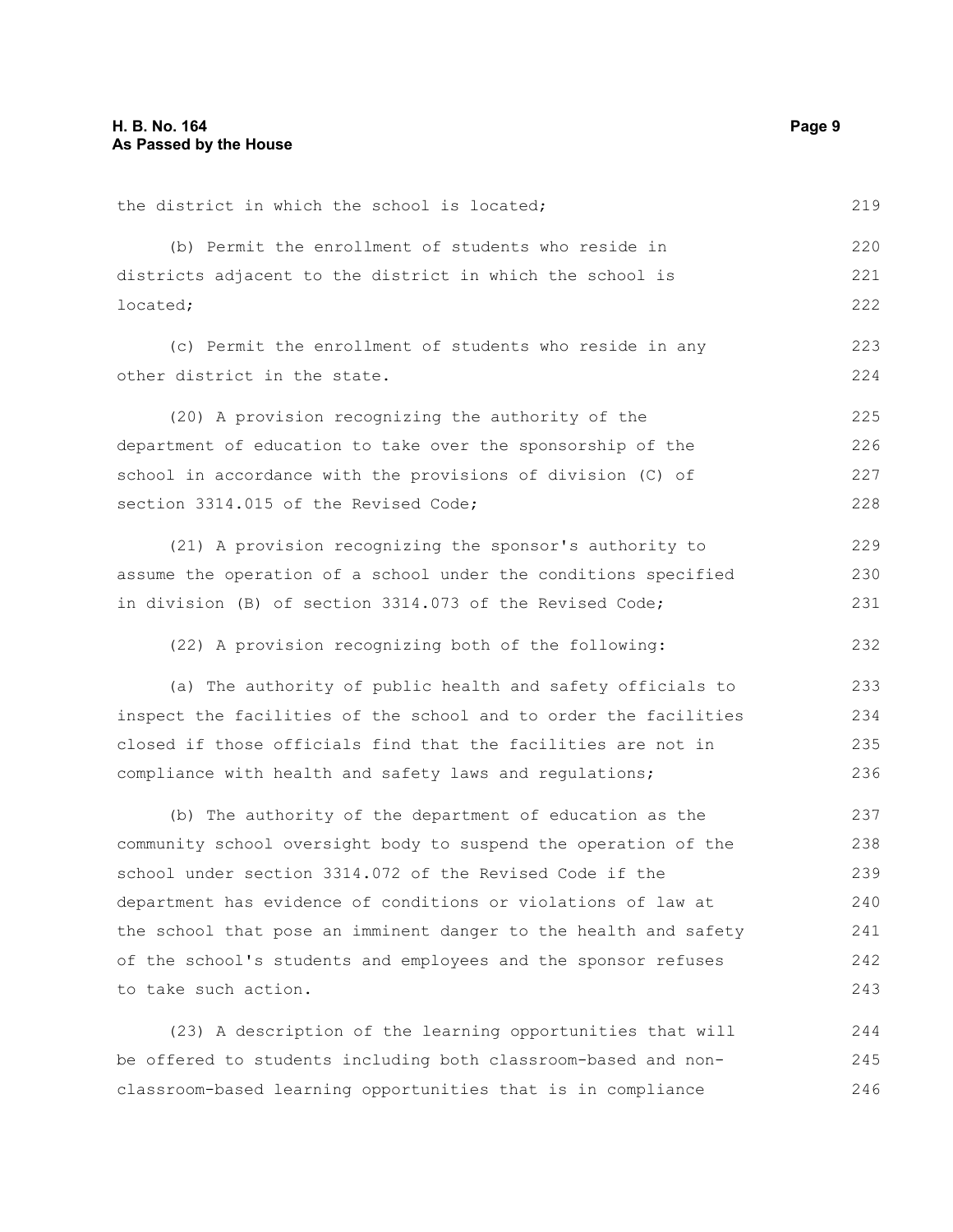with criteria for student participation established by the department under division (H)(2) of section 3314.08 of the Revised Code; 247 248 249

(24) The school will comply with sections 3302.04 and 3302.041 of the Revised Code, except that any action required to be taken by a school district pursuant to those sections shall be taken by the sponsor of the school. However, the sponsor shall not be required to take any action described in division (F) of section 3302.04 of the Revised Code. 250 251 252 253 254 255

(25) Beginning in the 2006-2007 school year, the school will open for operation not later than the thirtieth day of September each school year, unless the mission of the school as specified under division (A)(2) of this section is solely to serve dropouts. In its initial year of operation, if the school fails to open by the thirtieth day of September, or within one year after the adoption of the contract pursuant to division (D) of section 3314.02 of the Revised Code if the mission of the school is solely to serve dropouts, the contract shall be void. 256 257 258 259 260 261 262 263 264

(26) Whether the school's governing authority is planning to seek designation for the school as a STEM school equivalent under section 3326.032 of the Revised Code;

(27) That the school's attendance and participation policies will be available for public inspection; 268 269

(28) That the school's attendance and participation records shall be made available to the department of education, auditor of state, and school's sponsor to the extent permitted under and in accordance with the "Family Educational Rights and Privacy Act of 1974," 88 Stat. 571, 20 U.S.C. 1232g, as amended, and any regulations promulgated under that act, and section 270 271 272 273 274 275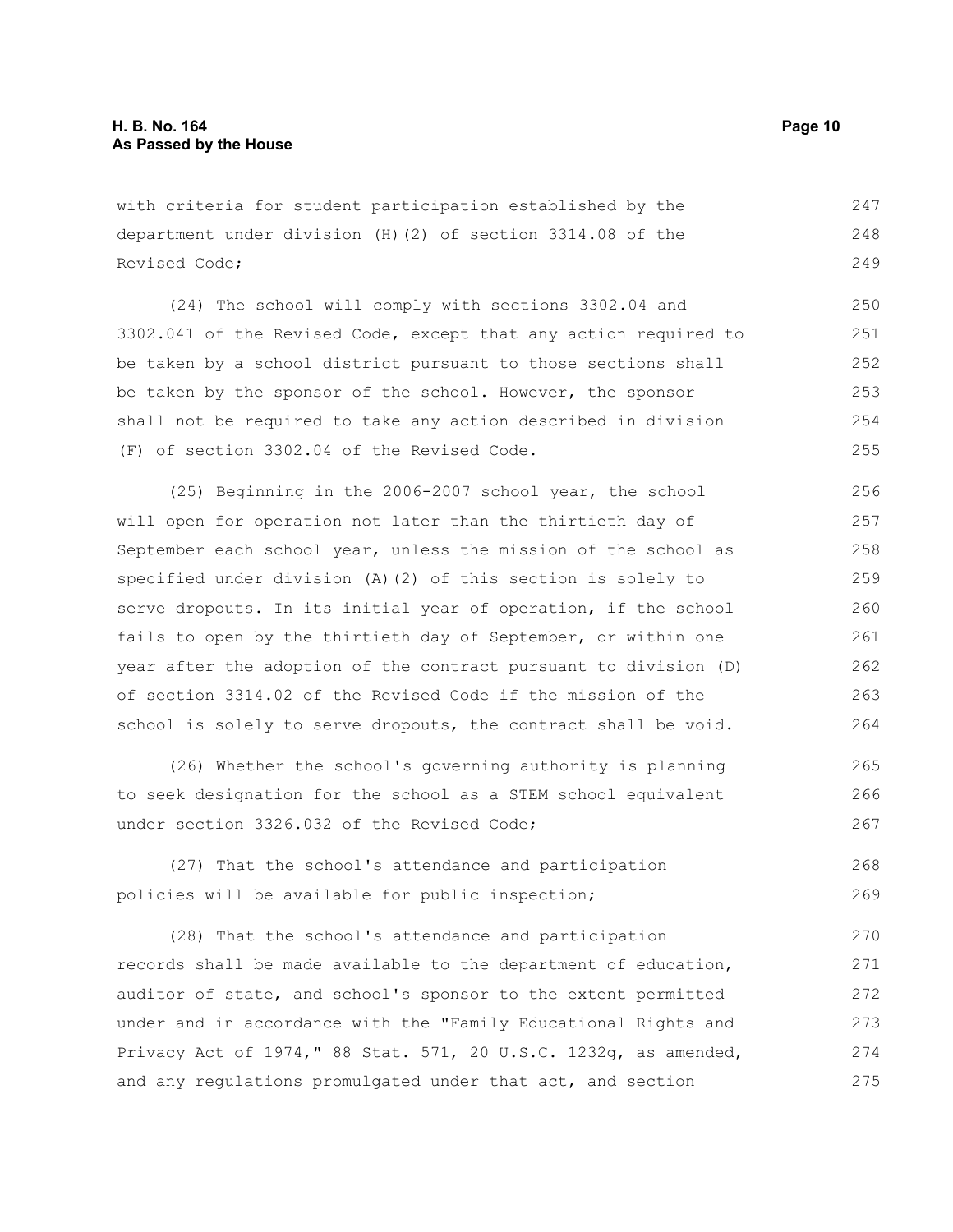3319.321 of the Revised Code; (29) If a school operates using the blended learning model, as defined in section 3301.079 of the Revised Code, all of the following information: (a) An indication of what blended learning model or models will be used; (b) A description of how student instructional needs will be determined and documented; (c) The method to be used for determining competency, granting credit, and promoting students to a higher grade level; (d) The school's attendance requirements, including how the school will document participation in learning opportunities; (e) A statement describing how student progress will be monitored; (f) A statement describing how private student data will be protected; (g) A description of the professional development activities that will be offered to teachers. (30) A provision requiring that all moneys the school's operator loans to the school, including facilities loans or cash flow assistance, must be accounted for, documented, and bear interest at a fair market rate; (31) A provision requiring that, if the governing authority contracts with an attorney, accountant, or entity specializing in audits, the attorney, accountant, or entity shall be independent from the operator with which the school has 276 277 278 279 280 281 282 283 284 285 286 287 288 289 290 291 292 293 294 295 296 297 298 299 300 301 302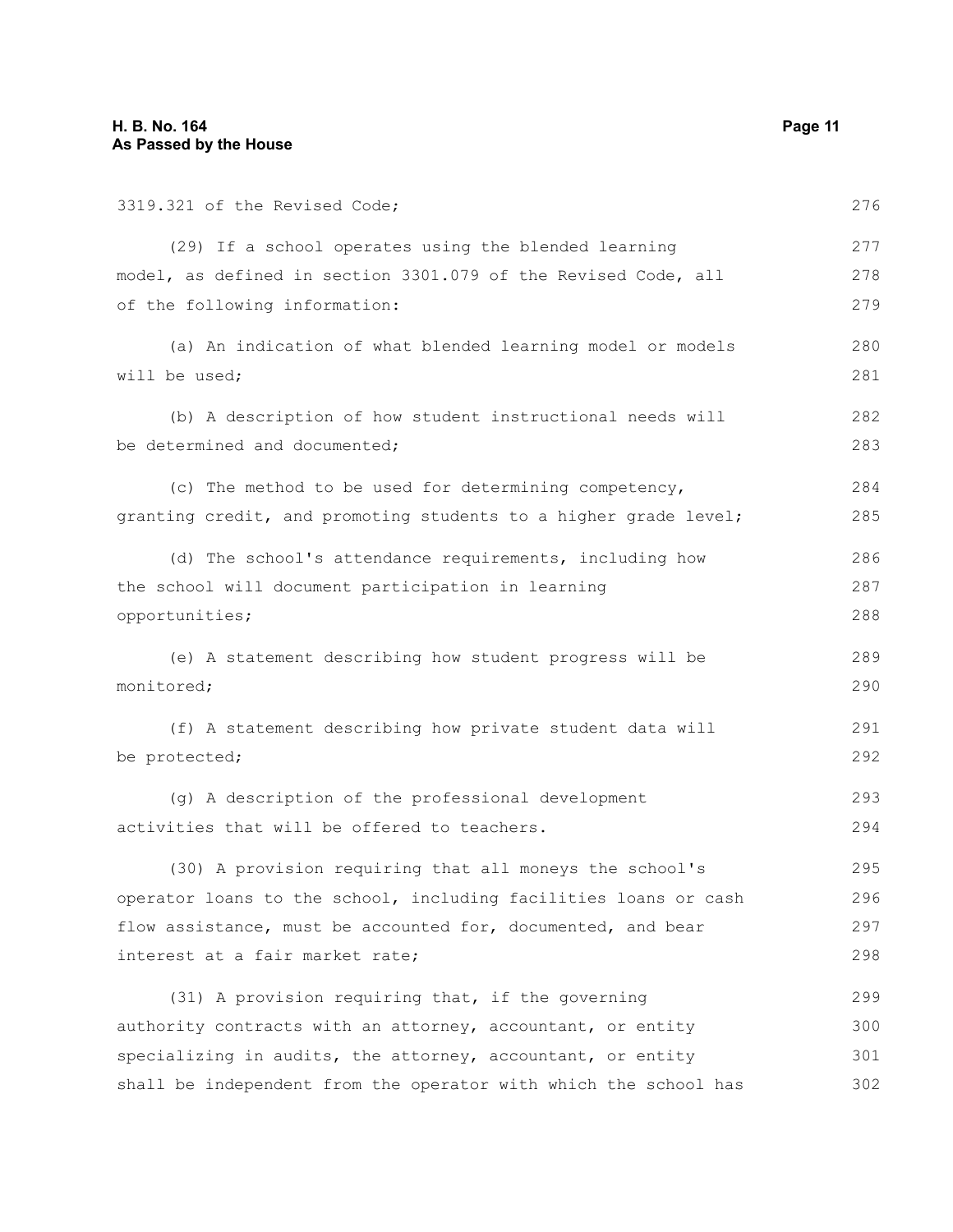| contracted.                                                     | 303 |
|-----------------------------------------------------------------|-----|
| (32) A provision requiring the governing authority to           | 304 |
| adopt an enrollment and attendance policy that requires a       | 305 |
| student's parent to notify the community school in which the    | 306 |
| student is enrolled when there is a change in the location of   | 307 |
| the parent's or student's primary residence.                    | 308 |
| (33) A provision requiring the governing authority to           | 309 |
| adopt a student residence and address verification policy for   | 310 |
| students enrolling in or attending the school.                  | 311 |
| (B) The community school shall also submit to the sponsor       | 312 |
| a comprehensive plan for the school. The plan shall specify the | 313 |
| following:                                                      | 314 |
| (1) The process by which the governing authority of the         | 315 |
| school will be selected in the future;                          | 316 |
| (2) The management and administration of the school;            | 317 |
| (3) If the community school is a currently existing public      | 318 |
| school or educational service center building, alternative      | 319 |
| arrangements for current public school students who choose not  | 320 |
| to attend the converted school and for teachers who choose not  | 321 |
| to teach in the school or building after conversion;            | 322 |
| (4) The instructional program and educational philosophy        | 323 |
| of the school;                                                  | 324 |
| (5) Internal financial controls.                                | 325 |
| When submitting the plan under this division, the school        | 326 |
| shall also submit copies of all policies and procedures         | 327 |
| regarding internal financial controls adopted by the governing  | 328 |
| authority of the school.                                        | 329 |
|                                                                 |     |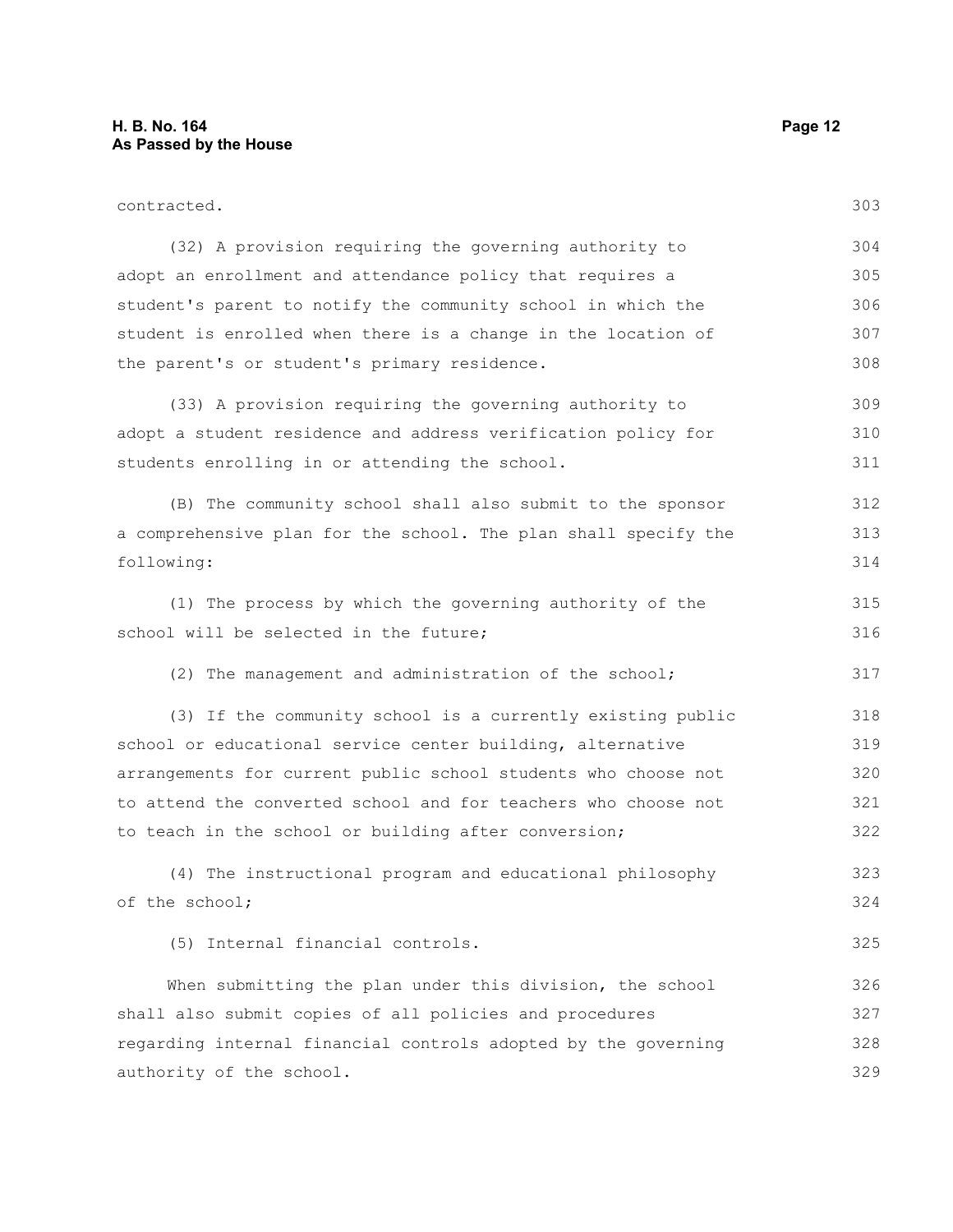#### **H. B. No. 164 Page 13 As Passed by the House**

(C) A contract entered into under section 3314.02 of the Revised Code between a sponsor and the governing authority of a community school may provide for the community school governing authority to make payments to the sponsor, which is hereby authorized to receive such payments as set forth in the contract between the governing authority and the sponsor. The total amount of such payments for monitoring, oversight, and technical assistance of the school shall not exceed three per cent of the total amount of payments for operating expenses that the school receives from the state. 330 331 332 333 334 335 336 337 338 339

(D) The contract shall specify the duties of the sponsor which shall be in accordance with the written agreement entered into with the department of education under division (B) of section 3314.015 of the Revised Code and shall include the following: 340 341 342 343 344

(1) Monitor the community school's compliance with all laws applicable to the school and with the terms of the contract; 345 346 347

(2) Monitor and evaluate the academic and fiscal performance and the organization and operation of the community school on at least an annual basis;

(3) Report on an annual basis the results of the evaluation conducted under division (D)(2) of this section to the department of education and to the parents of students enrolled in the community school; 351 352 353 354

(4) Provide technical assistance to the community school in complying with laws applicable to the school and terms of the contract; 355 356 357

(5) Take steps to intervene in the school's operation to 358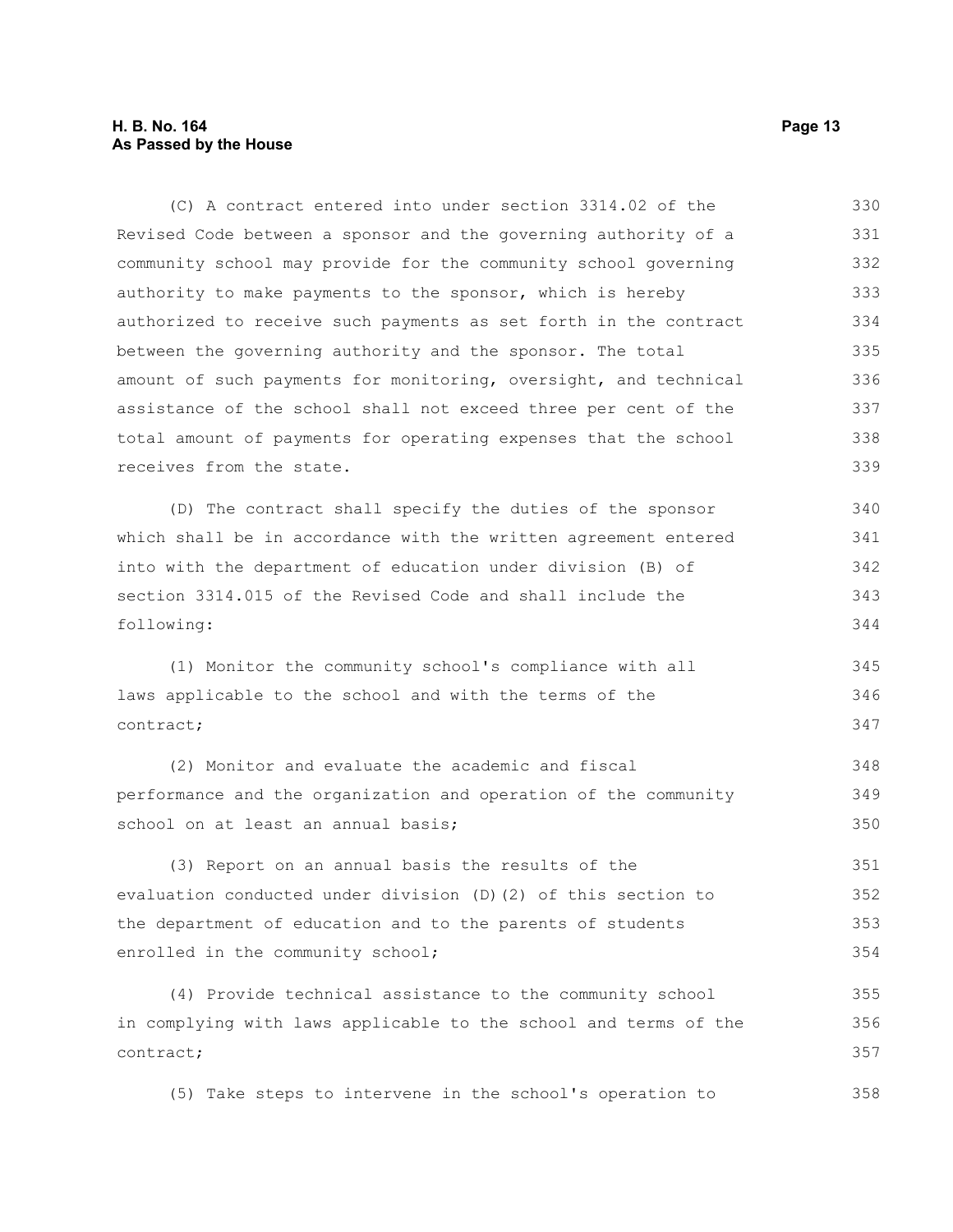#### **H. B. No. 164 Page 14 As Passed by the House**

correct problems in the school's overall performance, declare the school to be on probationary status pursuant to section 3314.073 of the Revised Code, suspend the operation of the school pursuant to section 3314.072 of the Revised Code, or terminate the contract of the school pursuant to section 3314.07 of the Revised Code as determined necessary by the sponsor; 359 360 361 362 363 364

(6) Have in place a plan of action to be undertaken in the event the community school experiences financial difficulties or closes prior to the end of a school year. 365 366 367

(E) Upon the expiration of a contract entered into under this section, the sponsor of a community school may, with the approval of the governing authority of the school, renew that contract for a period of time determined by the sponsor, but not ending earlier than the end of any school year, if the sponsor finds that the school's compliance with applicable laws and terms of the contract and the school's progress in meeting the academic goals prescribed in the contract have been satisfactory. Any contract that is renewed under this division remains subject to the provisions of sections 3314.07, 3314.072, and 3314.073 of the Revised Code. 368 369 370 371 372 373 374 375 376 377 378

(F) If a community school fails to open for operation within one year after the contract entered into under this section is adopted pursuant to division (D) of section 3314.02 of the Revised Code or permanently closes prior to the expiration of the contract, the contract shall be void and the school shall not enter into a contract with any other sponsor. A school shall not be considered permanently closed because the operations of the school have been suspended pursuant to section 3314.072 of the Revised Code. 379 380 381 382 383 384 385 386 387

**Sec. 3320.01.** (A) Sections 3320.01, 3320.02, and 3320.03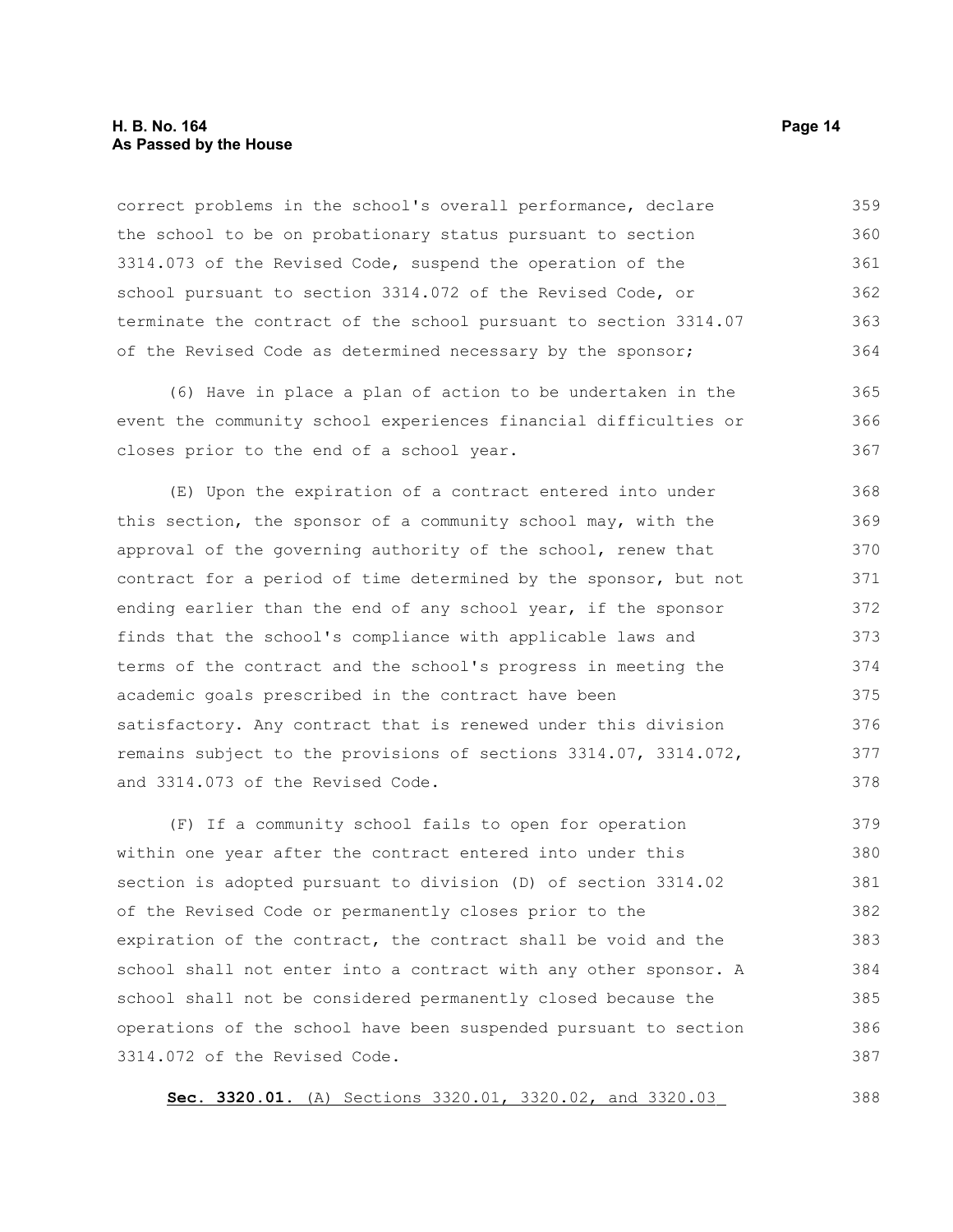| of the Revised Code shall be collectively known as the "Ohio     | 389 |
|------------------------------------------------------------------|-----|
| Student Religious Liberties Act of 2019."                        | 390 |
| (B) As used in sections 3320.01 to 3320.03 of the Revised        | 391 |
| Code, "religious expression" includes any of the following:      | 392 |
| $(1)$ Prayer;                                                    | 393 |
| (2) Religious gatherings, including but not limited to           | 394 |
| prayer groups, religious clubs, "see you at the pole"            | 395 |
| gatherings, or other religious gatherings;                       | 396 |
| (3) Distribution of written materials or literature of a         | 397 |
| <u>religious nature;</u>                                         | 398 |
| (4) Any other activity of a religious nature, including          | 399 |
| wearing symbolic clothing or expression of a religious           | 400 |
| viewpoint, provided that the activity is not obscene, vulgar,    | 401 |
| offensively lewd, or indecent.                                   | 402 |
| Sec. 3320.02. (A) A student enrolled in a public school          | 403 |
| may engage in religious expression before, during, and after     | 404 |
| school hours in the same manner and to the same extent that a    | 405 |
| <u>student is permitted to engage in secular activities or </u>  | 406 |
| expression before, during, and after school hours.               | 407 |
| (B) A school district, community school established under        | 408 |
| Chapter 3314., STEM school established under Chapter 3326., or a | 409 |
| college-preparatory boarding school established under Chapter    | 410 |
| 3328. of the Revised Code shall give the same access to school   | 411 |
| facilities to students who wish to conduct a meeting for the     | 412 |
| purpose of engaging in religious expression as is given to       | 413 |
| secular student groups, without regard to the content of a       | 414 |
| student's or group's expression.                                 | 415 |

 **Sec. 3320.03.** No school district board of education, 416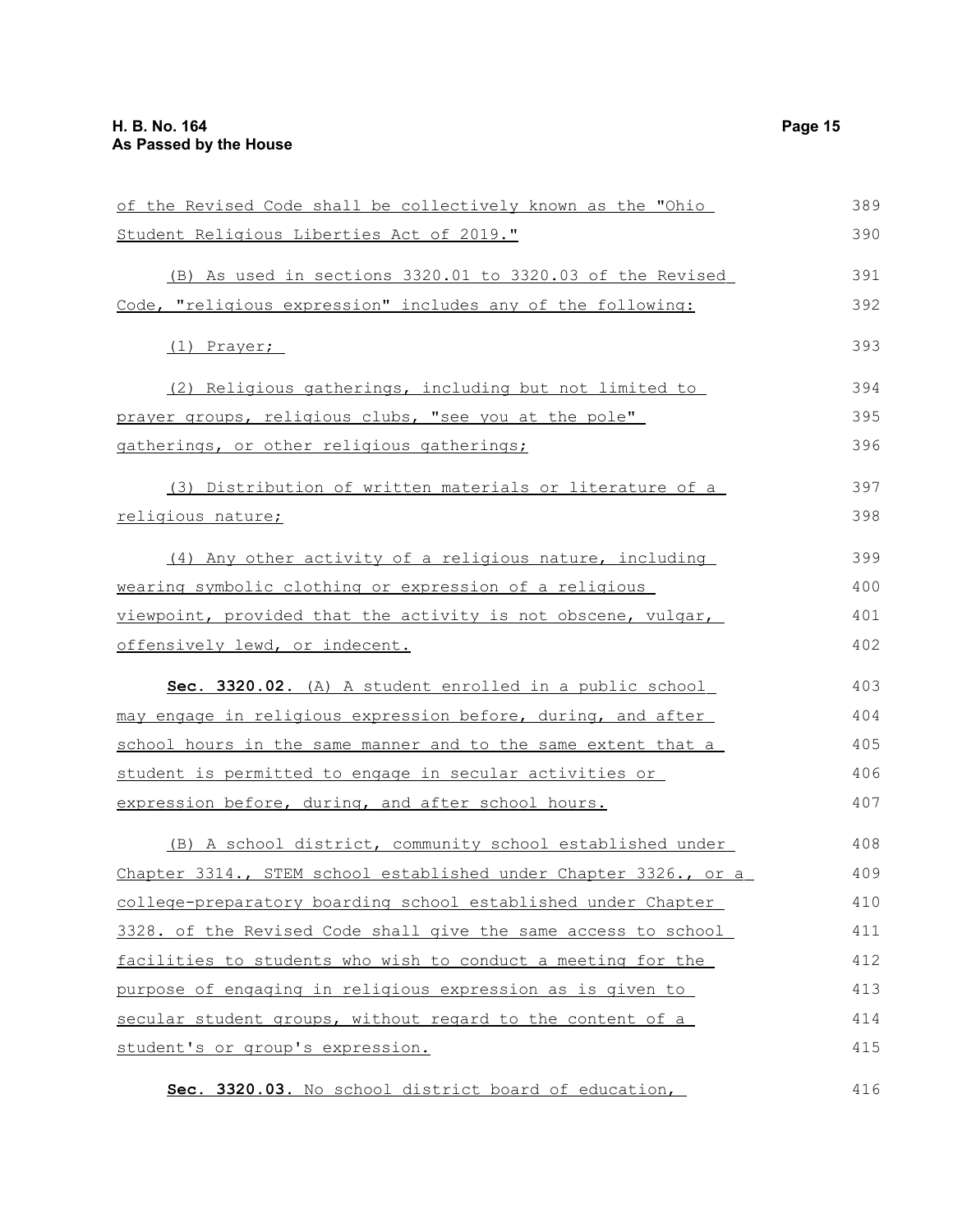| governing authority of a community school established under      | 417 |
|------------------------------------------------------------------|-----|
| Chapter 3314. of the Revised Code, governing body of a STEM      | 418 |
| school established under Chapter 3326. of the Revised Code, or   | 419 |
| board of trustees of a college-preparatory boarding school       | 420 |
| established under Chapter 3328. of the Revised Code shall        | 421 |
| prohibit a student from engaging in religious expression in the  | 422 |
| completion of homework, artwork, or other written or oral        | 423 |
| assignments. Assignment grades and scores shall be calculated    | 424 |
| using ordinary academic standards of substance and relevance,    | 425 |
| including any legitimate pedagogical concerns, and shall not     | 426 |
| penalize or reward a student based on the religious content of a | 427 |
| student's work.                                                  | 428 |
| Sec. 3326.11. Each science, technology, engineering, and         | 429 |
| mathematics school established under this chapter and its        | 430 |
| governing body shall comply with sections 9.90, 9.91, 109.65,    | 431 |
| 121.22, 149.43, 2151.357, 2151.421, 2313.19, 2921.42, 2921.43,   | 432 |
| 3301.0714, 3301.0715, 3301.0729, 3301.948, 3313.14, 3313.15,     | 433 |
| 3313.16, 3313.18, 3313.201, 3313.26, 3313.472, 3313.48,          | 434 |
| 3313.481, 3313.482, 3313.50, 3313.536, 3313.539, 3313.5310,      | 435 |
| 3313.608, 3313.6012, 3313.6013, 3313.6014, 3313.6015, 3313.6020, | 436 |
| 3313.6021, 3313.61, 3313.611, 3313.614, 3313.615, 3313.643,      | 437 |
| 3313.648, 3313.6411, 3313.66, 3313.661, 3313.662, 3313.666,      | 438 |
| 3313.667, 3313.668, 3313.67, 3313.671, 3313.672, 3313.673,       | 439 |
| 3313.69, 3313.71, 3313.716, 3313.718, 3313.719, 3313.7112,       | 440 |
| 3313.721, 3313.80, 3313.801, 3313.814, 3313.816, 3313.817,       | 441 |
| 3313.86, 3313.89, 3313.96, 3319.073, 3319.21, 3319.32, 3319.321, | 442 |
| 3319.35, 3319.39, 3319.391, 3319.41, 3319.45, 3319.46, 3320.01,  | 443 |
| 3320.02, 3320.03, 3321.01, 3321.041, 3321.05, 3321.13, 3321.14,  | 444 |
| 3321.141, 3321.17, 3321.18, 3321.19, 3321.191, 3327.10, 4111.17, | 445 |
| 4113.52, and 5705.391 and Chapters 102., 117., 1347., 2744.,     | 446 |

3307., 3309., 3365., 3742., 4112., 4123., 4141., and 4167. of 447